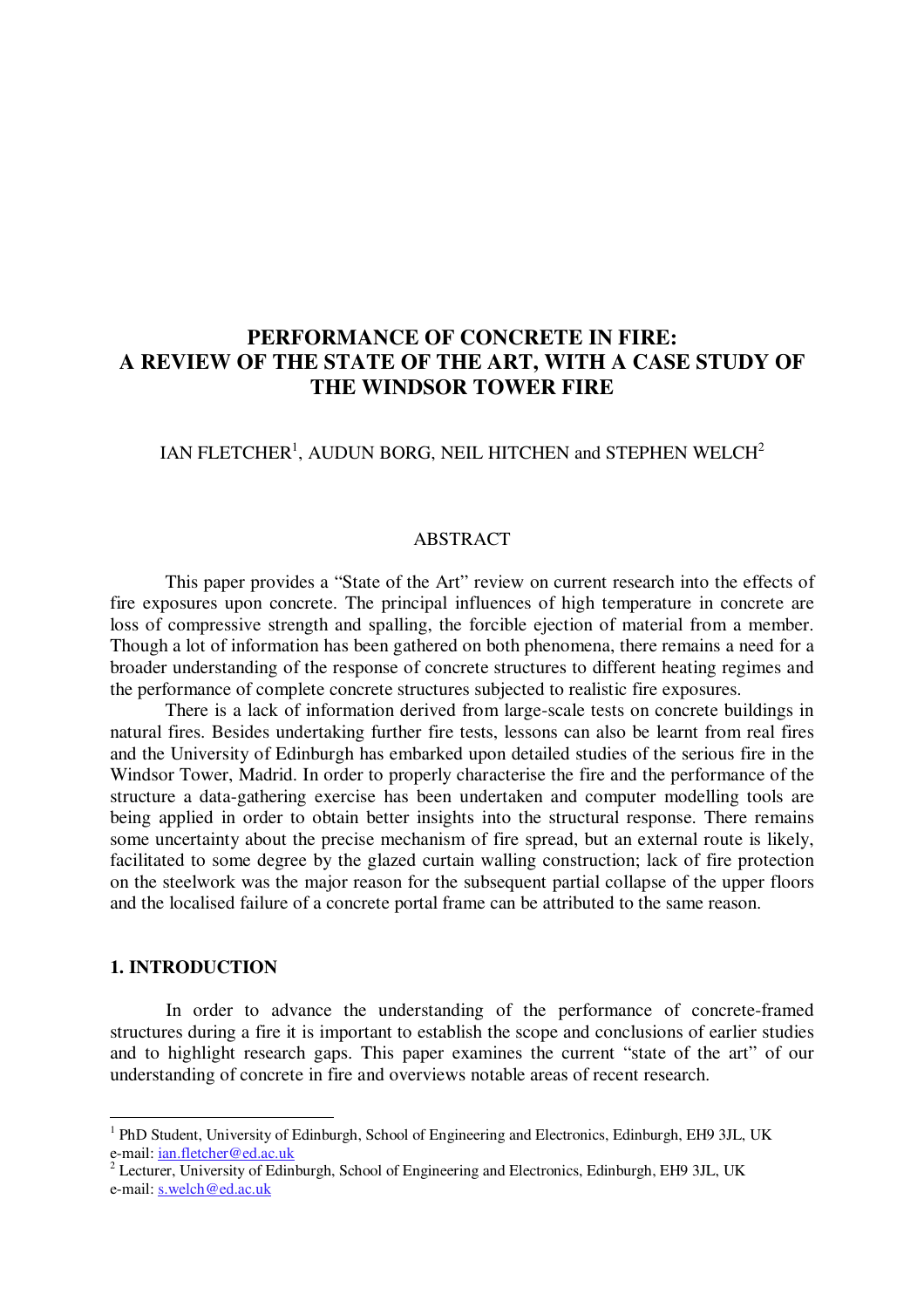Gaining an improved understanding of concrete in fire is also greatly aided by the examination of experimental measurements and data obtained from real-world fires. Concerning the latter, a detailed assessment is underway on the fire in the Windsor Tower in Madrid, which occurred in February 2005, with advanced modelling tools being used to assess the fire development and structural response of this mainly concrete-framed structure. Having adequately characterised the actual fire and the performance of the structure, establishing a well-defined case study, the modelling tools will then be used to examine sensitivities to a range of parameters of interest, generalising the conclusions to other possible fire scenarios and structural arrangements.

## **2. AREAS OF RESEARCH EXAMINED**

# 2.1 Chemical responses of concrete to fire

When subjected to heat, concrete responds not just in instantaneous physical changes, such as expansion, but by undergoing various chemical changes. This response is especially complex due to the non-uniformity of the material. Concrete contains both cement and aggregate elements, and these may react to heating in a variety of ways.

First of all, there are a number of physical and chemical changes which occur in the cement subjected to heat<sup>[1,2]</sup>. Some of these are reversible upon cooling, but others are nonreversible and may significantly weaken the concrete structure after a fire. Most porous concretes contain a certain amount of liquid water in them. This will obviously vaporise if the temperature significantly exceeds the moisture plateau range of 100-140°C or so, normally causing a build-up of pressure within the concrete. If the temperature reaches about 400°C, the calcium hydroxide in the cement will begin to dehydrate, generating further water vapour and also bringing about a significant reduction in the physical strength of the material. Other changes may occur in the aggregate at higher temperatures, for example quartz-based aggregates increase in volume, due to a mineral transformation, at about 575°C and limestone aggregates will decompose at about 800°C. In isolation, the thermal response of the aggregate itself is more straightforward but the overall response of the concrete due to changes in the aggregate may be much greater. For example, differential expansion between the aggregate and the cement matrix may cause cracking and spalling.

These physical and chemical changes in concrete will have the effect of reducing the compressive strength of the material. Generally, concrete will maintain its compressive strength until a critical temperature is reached, above which point it will rapidly drop off. This generally occurs at around 600°C. This is only a little higher than critical temperatures for steel, but because of the much lower conductivity of concrete the heat tends not to penetrate very far into the depth of the material, meaning that the structure as a whole normally retains much of its strength (timber is similar in being able to retain strength in its depth once surface layers have been attacked by fire).

#### 2.2 Spalling

One of the most poorly understood processes in the reaction of concrete to high temperatures or fire is that of 'explosive spalling'<sup>[3]</sup>. This is the process whereby chunks of concrete break off and are ejected from the surface of the concrete slab, often at fairly high velocities. The phenomenon is generally assumed to occur at high temperatures, yet it has also been observed in the early stages of a fire<sup>[4]</sup> and at temperatures as low as  $200^{\circ}C^{[5]}$ . If severe, spalling can have a deleterious effect on the strength of reinforced concrete structures, due to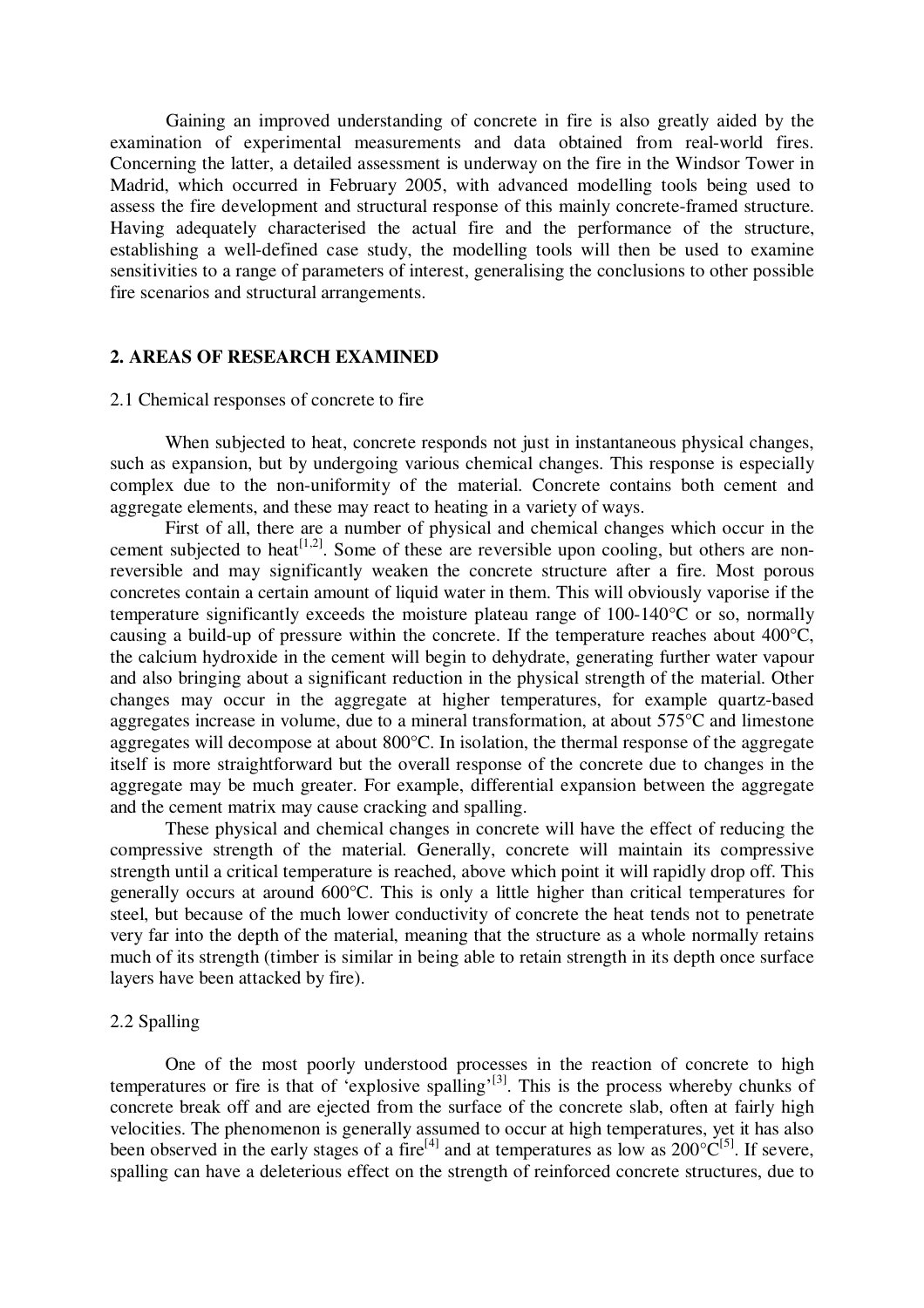enhanced heating of the steel reinforcement. Spalling may significantly reduce or even eliminate the layer of concrete cover on the reinforcement bars, thereby exposing the reinforcement to high temperatures, leading to a reduction of strength of the steel and hence a deterioration of the mechanical properties of the structure as a whole.

The mechanism leading to spalling is generally thought to involve large build-ups of pressure within the porous material which the structure of the concrete is not able to sufficiently dissipate, so fractures occur and chunks of the material are forced suddenly outward. While still in its early stages, modelling of spalling is beginning to show promise<sup>[3]</sup>.

The main prerequisites for spalling are relatively well established, these being moisture content of at least 2% and most importantly steep temperature gradients within the material. A value of 5K/mm is a rough minimum and at 7-8K/mm spalling is very likely<sup>[6]</sup>. Temperature gradients are dependent not only on gas-phase temperatures but also heating rates, so that it is not possible to define a threshold temperature per se. However, these values may be affected by the type of concrete, including the strength of the material and the presence of fibres, as described below.

There has been a large amount of recent research on the potential for inclusion of various types of fibres into concrete to mitigate the effects of spalling. Some studies  $[7,8,9,10]$ have included polypropylene fibres into the concrete matrix. The theory is that when the concrete is subjected to heat, the polypropylene will melt, creating pathways within the concrete for the exhaust of water vapour and any other gaseous products, which will thereby reduce the build-up of pressure within the concrete. There has been some debate as to whether mono-filament or multi-filament fibres are better able to mitigate spalling<sup>[11]</sup>. It has also been suggested that the melted polypropylene fibres can form a barrier to the transport of moisture further into the concrete, preventing pressure build-up at greater depth and forcing the moisture to escape instead<sup>[8]</sup>. The same report suggests that the polypropylene fibres may provide a mechanism for cracking deeper within the concrete, which may mitigate spalling at the surface, but may have adverse structural consequences. Clearly, more work needs to be done in this area. Other studies have added steel fibres to concrete systems<sup>[11]</sup>; the theory behind this is that the steel will increase the ductility of the concrete and make it more able to withstand the high internal pressures. Results are, so far, inconclusive<sup>[11]</sup>.

Recently there has been increasing use of 'high strength concrete'. This material typically has considerably higher compressive strength than normal strength concrete, however it is also considerably less porous and moisture absorbent. While this generally reduces the water content of the cement, it is also harder for water vapour to escape during heating. Spalling has been suggested to be relatively more common in high strength concrete, due to the lower porosity of high strength concrete and hence the increased likelihood of high pressure developing within the concrete structure<sup>[7,1]</sup>. However, some recent research has shown that this is not necessarily the case, with testing showing higher spalling resistance in high strength concrete than in normal strength  $[8,2]$ .

An aspect of concrete behaviour in fire that has not been revealed by testing based on standard fire curves is the post-fire cooling stage. The importance of a cooling-off phase in the assessment of a sample's resistance to heat was demonstrated during a test of some concrete structural elements at Hagerbach test gallery, Switzerland. During the test a concrete sample resisted temperatures of up to  $1600^{\circ}$ C for two hours without collapsing, but half an hour into the cooling-off phase the sample collapsed explosively<sup>[12]</sup>.

# 2.3 Cracking

The processes leading to cracking are believed to be essentially the same as those leading to spalling. Thermal expansion and dehydration of the concrete due to heating may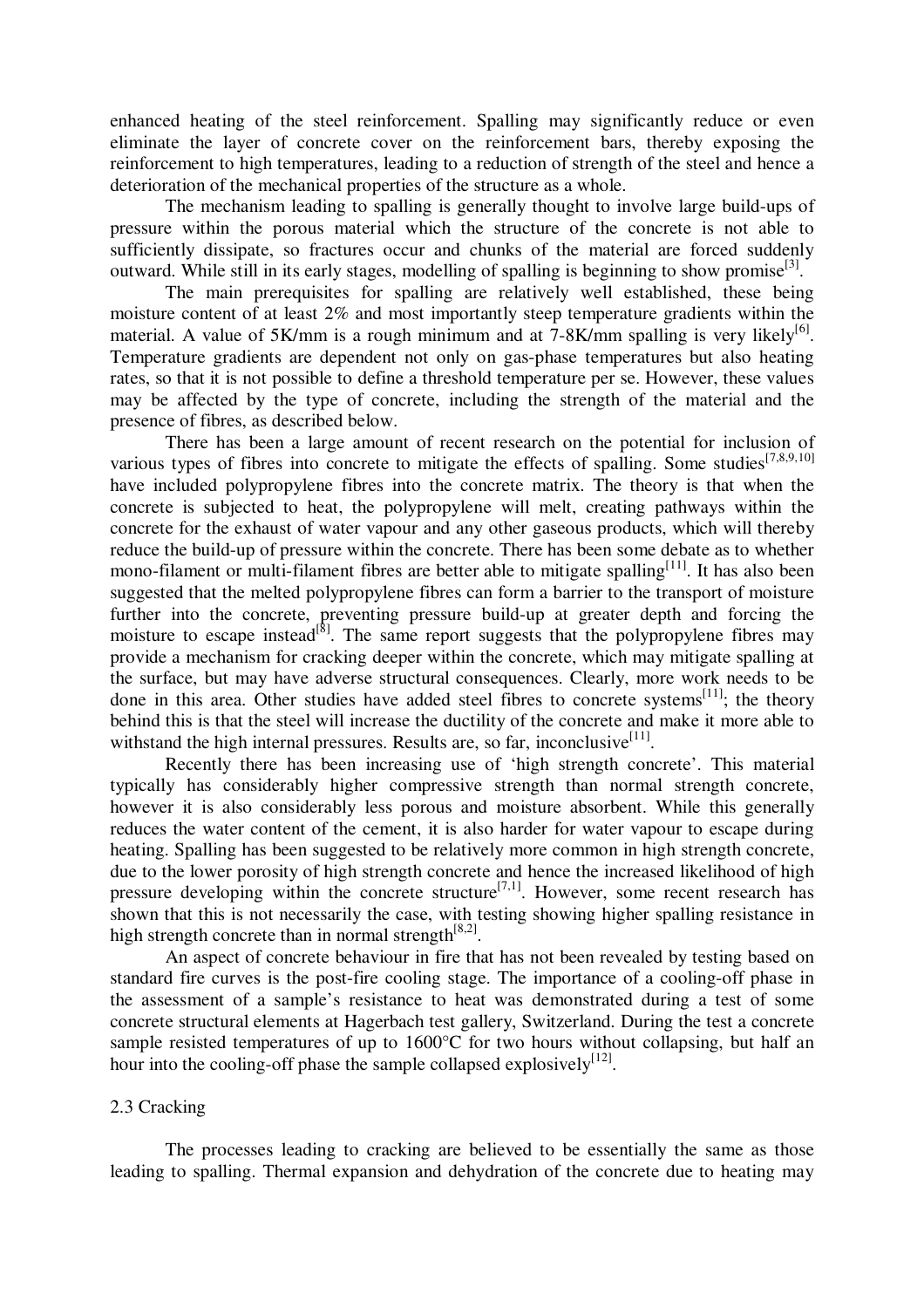lead to the formation of fissures in the concrete rather than, or in addition to, explosive spalling. These fissures may provide pathways for direct heating of the reinforcement bars, possibly bringing about more thermal stress and further cracking. Under certain circumstances the cracks may provide pathways for hot combustion products to spread through the barrier to the adjoining compartment, but this has not been the subject of significant research<sup>[12]</sup>.

Geogali & Tsakiridis<sup>[13]</sup> have made a case study of cracking in a concrete building subjected to fire, with particular emphasis on the depths to which cracking penetrates the concrete. It was found that this relates to the temperature of the fire, and that generally the cracks extended quite deep within the concrete member. Major damage was confined to the surface near to the fire origin, but the nature of cracking and discolouration of the concrete suggested that the material around the reinforcement had reached about 700°C. Cracks which extended more than 3cm into the depth of the structure were attributed to a short heating/cooling cycle due to the fire being extinguished.

## 2.4 Spalling containment

Research has also been undertaken on the effects of wrapping a concrete member in a variety of fabrics in order to assess any improvement of spalling resistance that this may provide<sup>[14]</sup>. It was found that a metal fabric had a beneficial effect on spalling resistance, with less effect being produced by carbon fibre and glass fibre fabrics. All tests were noted to have a reduction or absence of spalling when polypropylene fibres were added to the concrete mixture<sup>[9]</sup>. Steel fabric reduces spalling by providing lateral confinement pressure to the concrete member which is greater than the internal vapour pressure causing the spalling. The reduced effect of carbon and glass fibre fabrics is due to the bond strength of these materials reducing at high temperatures and therefore the ability of the fabric to provide confinement being suppressed. It does not appear that the wrapping these concrete members in fabric induces cracking deeper within the structure.

#### 2.5 Effects of reinforcement bars

The performance of steel during a fire is understood to a higher degree than the performance of concrete, and the strength of steel at a given temperature can be predicted with reasonable reliability. It is generally held that steel reinforcement bars need to be protected from exposure to temperatures in excess of 250-300°C. This is due to the fact that steels with low Carbon contents are known to exhibit 'blue brittleness' between 200 and 300°C. Concrete and steel exhibit similar thermal expansion at temperatures up to 400°C; however, higher temperatures will result in significant expansion of the steel compared to the concrete and, if temperatures of the order of 700°C are attained, the load-bearing capacity of the steel reinforcement will be reduced to about 20% of its design value.

Reinforcement can have a significant effect on the transport of water within a heated concrete member, creating impermeable regions where water can become trapped. This forces the water to flow around the bars, increasing the pore pressure in some areas of the structure and therefore potentially enhancing the risk of spalling. On the other hand, these areas of trapped water also mitigate the heat flow near the reinforcement, thereby reducing the temperatures of the internal concrete<sup>[15]</sup>. A large area of current study is targeted at the effects of using reinforcement constituted by glass or carbon fibres, rather than steel, in concrete<sup>[16,17,18,19,20]</sup>. Much of this research is motivated by the relative lack of information on Fibre Reinforced Plastic (FRP) reinforcement at high temperatures, and concern over thermally-induced failures. However, most of the testing indicates that with sufficient cover to the reinforcement, FRP reinforcement will have perfectly adequate fire endurance.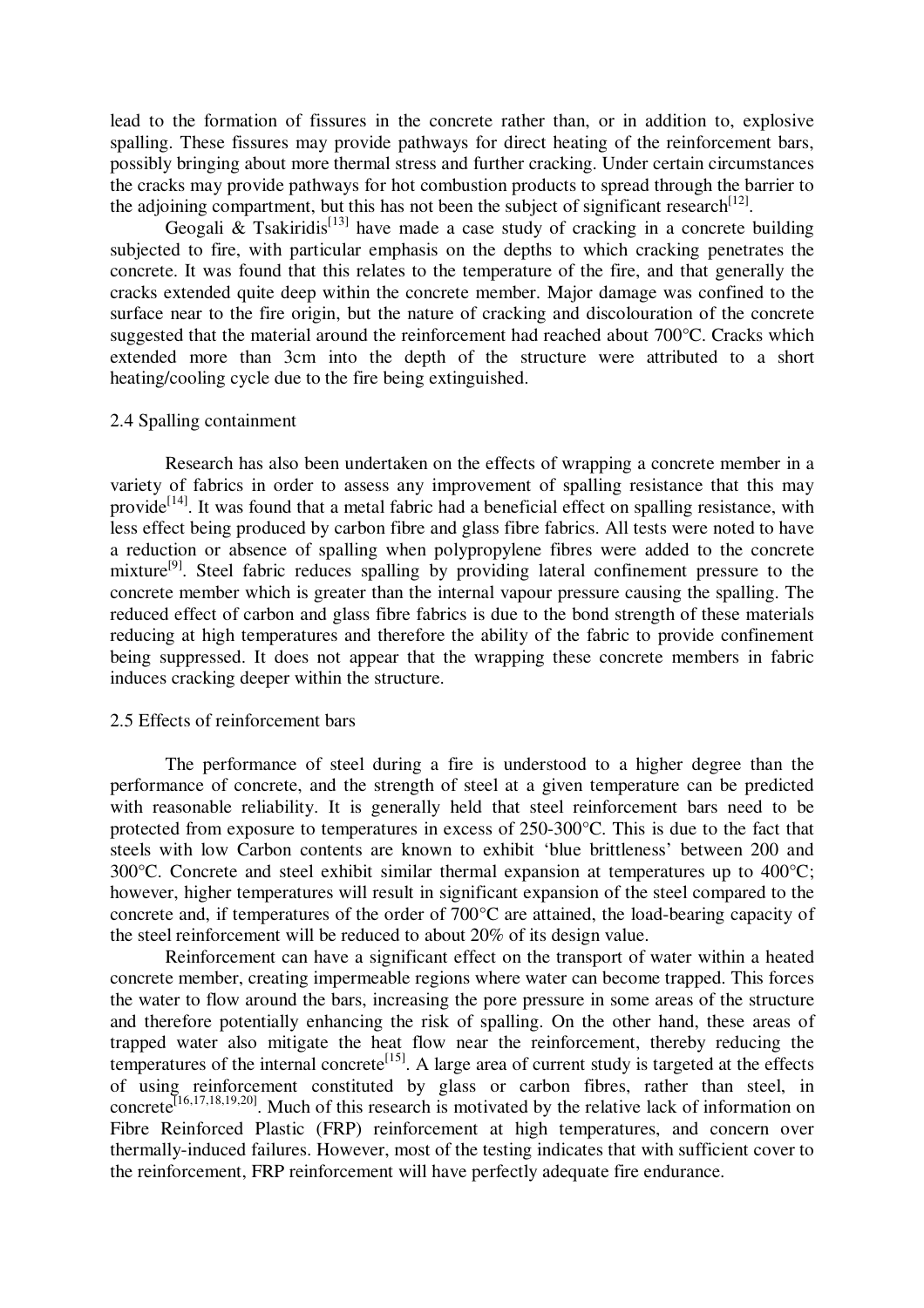## 2.6 Structural stability and modelling

After a fire, changes in the structural properties of concrete do not fully reverse themselves, as opposed to a steel structure, where cooling will generally restore the material to its original state. This is due to changes in the physical and chemical properties of the cement itself. The non-reversibility of these processes has led to an interesting line of research which aims to assess the severity of a fire (i.e. the maximum temperature to which the structure was exposed) by examination of the state of the concrete structure after the fire<sup>[21]</sup>. It should be noted that, in some circumstances, a concrete structure may be considerably weakened after a fire, even if there is no visible damage.

Several models are available for the mechanical behaviour of concrete at elevated temperatures. A number of these are reviewed by Li & Purkiss<sup>[22]</sup>, including the model suggested by Schneider<sup>[23]</sup>, in order to produce a model which may be used in finite element analysis of a structure. It is noted that these models break the strain imposed on the concrete into four different types: the "free thermal strain", caused by the change in temperature, "creep strain", caused by the dislocation of microstructures within the material, the "transient strain", caused by changes in the chemical composition of the concrete and the "stress-related strain", caused by externally applied forces.

The models examined by Li & Purkiss each handle these strains differently<sup>[22]</sup>. "Free thermal strain" is solely a function of the temperature of the concrete member; however creep, transient and stress-related strains are all functions of the temperature, time and stress, making it difficult to separate which particular strains are being influenced during a given experiment. In order to reduce this level of complication, some of the models gather two or even all three of these strains together into one term. Typically, this is the "transient creep strain", incorporating the creep strain and transient strain together.

Based on the results of these models, Li & Purkiss created a new model and used it to demonstrate the significance of transient strain<sup>[22]</sup>. It was shown that models that do not include transient strain are unconservative for high temperatures, though at low temperatures transient strain appears to have less effect. It was also noted that "it is evident that the full stress-strain curves provided in EN 1992-1- $2^{[24]}$  for higher temperatures are unconservative".

While it is important to understand the performance of individual concrete members during a fire, the behaviour of the same members within the context of a complete structure can depart widely from their independent responses. This is due to a variety of factors – for example, thermal expansion of members which have been subjected to heating may lead to forces being exerted upon the cooler members due to differential expansion, and upon the hotter members due to restraining forces provided by the rest of the structure. The effects of thermal expansion have long been recognized with steel and composite members<sup>[25]</sup>, but little research is available for concrete structures.

Modelling has largely been undertaken of the effects of increased temperature on individual concrete elements, for example concrete columns<sup>[26]</sup>. These have been used in particular to compare predictions with the structural Eurocodes and validate against the behaviour of real concrete columns during full-scale fire testing. Further fire testing has been carried out on concrete columns, for example by Benmarce *et*  $al^{[27]}$ . This study examines the boundary conditions of the column as well as the effects of heating on the concrete itself, and hence has a closer approximation to the effects of fire on a whole structure. This is important, as the behaviour of a structural member must be related to the structure it is in, rather than being examined in isolation, in order for it to be useful; it is also necessary in considering the effects of the member on rest of the structure. The study concluded that this is an area that has not been examined sufficiently<sup>[26]</sup>, but the tests determined that the additional forces generated were low, around 15% of the design load of the columns. However, the columns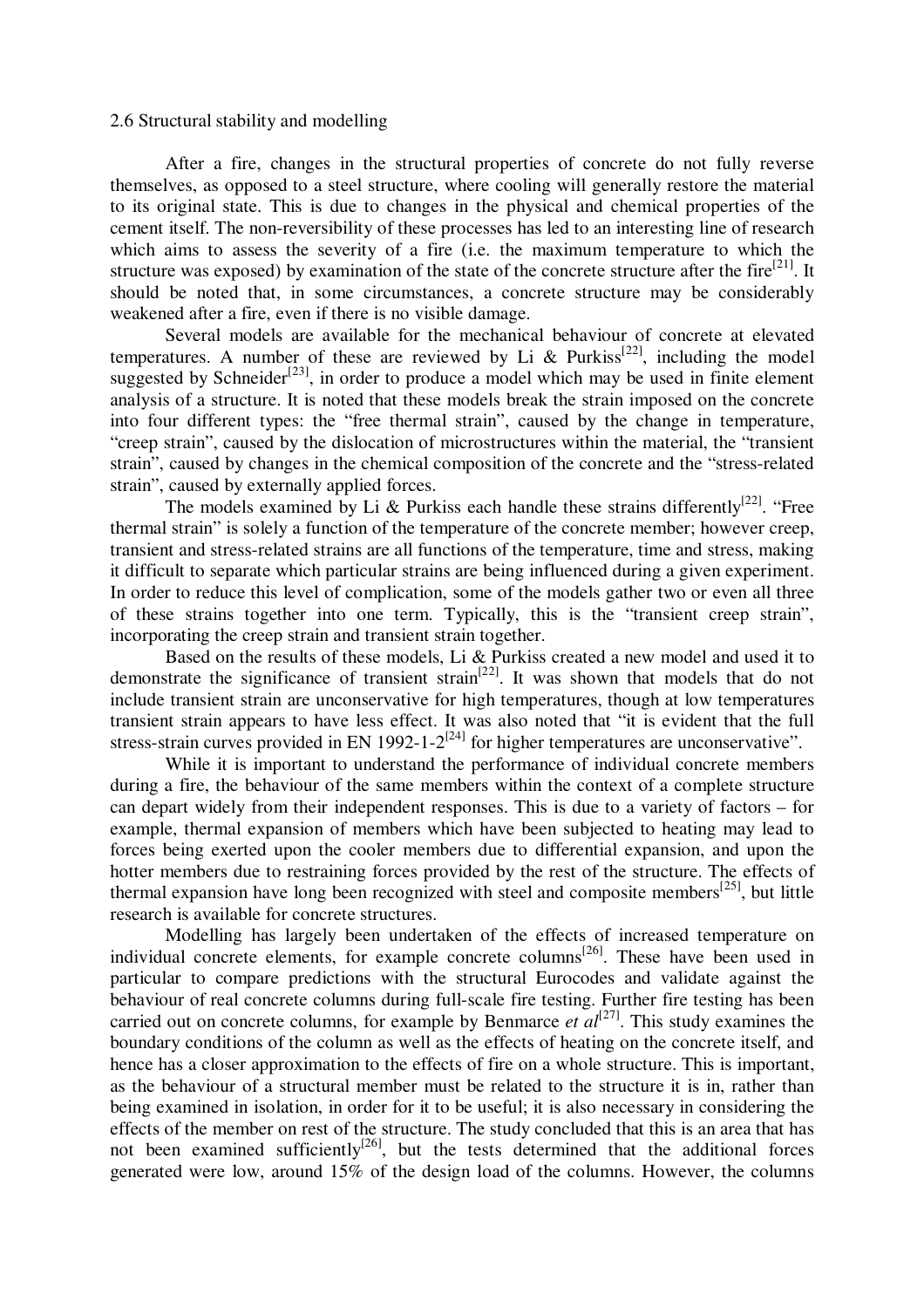tested were 125mm x 125mm cross section x 1.8m high with 108 N/mm<sup>2</sup> high strength concrete, which is very small for a concrete section. Hence it is uncertain whether this data would be scalable to larger members or applicable to members with normal strength concrete.

The main reports on the effects of fire on whole structures have been produced as a result of tests carried out at Cardington by the Building Research Establishment (BRE)<sup>[4,28,29]</sup>. One of the structures built at Cardington is a concrete building, consisting of high strength concrete columns and normal strength concrete flat slabs. The fire test on this structure, using wooden cribs to provide the fire loading rather than a furnace, was not entirely successful due to problems with the data collection; however it did indicate that a concrete column exposed to a real fire situation was unlikely to fail. Also, large amounts of spalling were induced in the concrete floor slabs. However, these remained intact, which was attributed largely to the "compressive membrane action" as the expansion of the concrete slab was restrained due to the presence of cold surrounding areas of structure, and therefore load was supported by the compressive strength of the concrete. This mechanism differs from "tensile membrane action", where the reinforcement in a concrete slab restrains the slab as it suffers displacement. Compressive membrane action can only take place at relatively small displacements; however it does not rely on the reinforcing bars retaining their strength at high temperatures, as tensile membrane action does. In the case of the Cardington test the reinforcing bars are unlikely to have retained large amounts of strength due to being directly exposed to high temperatures as a result of the significant spalling in the concrete cover.

It is also worth considering that while an individual concrete member may fail, the overall structure may well remain intact, due to the fact that redundancy of the structure allows members to redistribute the loads previously carried by failed members. This is a common phenomenon in composite structures.

The Cardington data has been used to provide input values for a finite element model which made a large number of assumptions with respect to the performance of concrete in fire (for example, the effects of spalling were neglected) $[10]$ . Further study of the effects of fire upon a whole-frame structure would be extremely useful. It is hoped that the examination of the effects of fire upon the Windsor Tower (c.f. section 3 below) will go some way towards developing a better understanding of the effects of a fire upon complete structures, without the necessity of carrying out further expensive large-scale fire tests.

## 2.7 Composite structures

A common form of construction for floor slabs is known as "Composite Construction". In this method, a concrete slab is cast upon steel beams. The formwork for this slab is a profiled metal sheet, known as decking, which spans between the beams. "Shear studs" are welded to the top of the steel beams, through this profiled decking. These studs allow a mechanical bond to be formed between the concrete and the steel member, and therefore allow the beam and the slab to act as a single member with an increased strength. The steel decking is left permanently in place after the concrete has been cast. Steel reinforcement is typically added above the profiled decking.

There has been a significant amount of work carried out on composite steel and concrete structures, for example the Cardington project carried out full-scale fires on a steelframed building with composite concrete decking floor slabs<sup>[27]</sup>. These structures have been found to have considerable resistance to fire<sup>[30]</sup>. This is in part due to the concrete floor having capacity to act as a tensile membrane, allowing the load to redistribute through the structure when the mechanical properties of steel are reduced. This can lead to a reduction in the requirement for fire protection on the steel areas of the structure, a fact that has been recognised in recent design guidance and is increasingly reflected in engineering design.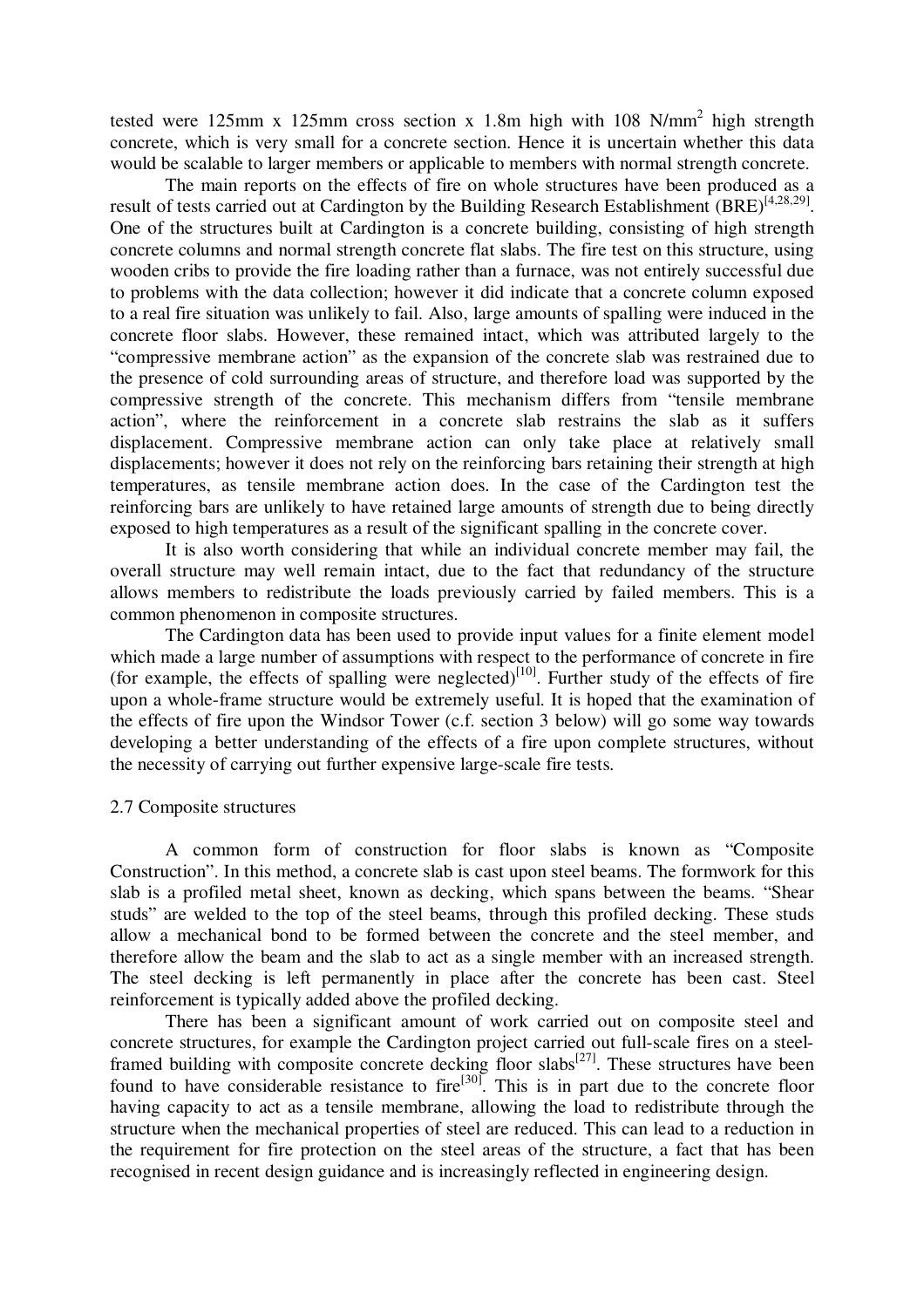## **3. WINDSOR TOWER FIRE CASE STUDY**

The Windsor Tower in Madrid was involved in a major fire, of duration 18-20 hours, on 12-13 February 2005, which caused extensive structural damage to the upper floors of the building. Due to the nature of the building's construction, a largely concrete frame with steel perimeter columns, this fire has provoked intense interest amongst researchers hoping to better understand the performance of concrete structures in fire. In general, the concrete structure appears to have performed very well, and the most severely affected areas of the building appear to be those where the structural steelwork had not yet received fire protection, which was being installed in the building at the time when the fire broke out.

Analysis of records of the fire, together with data gathered on the construction details, has enabled establishment of computer models of the fire development and structural response. These provide a means of characterising the fire and assessing the actual performance of the structure under these heating conditions. However, it is not intended that this be a purely "forensic" exercise, but rather the modelling tools will be used to examine sensitivities to parameters of interest, such as glazing failure, compartmentation failure, external fire spread, fuel source distribution and progressive burnout.

The areas of the building where most damage occurred were the upper storeys above the strong transfer floor (T2), i.e. floors 17-28. The major structural failures can be very simply attributed to the fact that the perimeter steel columns over this height were not fire protected; once they had lost significant strength, then much of the concrete perimetric flooring was unable to support itself as a cantilever and suffered progressive collapse, with failure of a large section on the north-east corner of the building at 01:15hrs. There were some variations in this behaviour though, with no collapse in regions adjacent to the new fire escape, on the west face, presumably due to the additional support for the floor, but some failure of a further section of floor slab together with the supporting concrete portal frame towards the north façade. It is also of interest that there was no significant collapse of the floor slab on floor 9, which also sustained a fully flashed-over fire for a period after 06:00hrs in the morning, and for which there was no fire protection applied to the steel-work on two of the sides; the steel columns here showed severe buckling, but the overall stability of the structure was maintained due to load sharing – with support coming from the protected steel columns both above and below.

Initial studies indicated that it will be quite challenging to model the thermal and structural response of the floor slabs themselves due to their complex method of construction. This utilises a type of clay permanent formwork to create a "waffle slab" profile. As this clay remains in place during the life of the building, there are areas of the concrete which have an additional layer of insulation against fire. This may complicate the analysis as the addition of two layers of insulation to the reinforcing steel, both which will have different thermal properties and one of which is believed to possess no permanent structural properties, will add a large number of variables to any model created. However, it is believed that little work has previously been carried out to examine the effects of fire on this type of concrete slab, and as it is believed to be a widespread form of construction in Spain, at least historically, it may provide a useful precedent for analysis of this form of construction.

Defining the development of the fire is also a very challenging exercise, but necessary in order to facilitate modelling of the structural response. It is fairly well-established that the fire broke out on the  $21<sup>st</sup>$  floor, in office 2109 at approximately 23:05hrs and was detected at 23:08hrs; a 50cm flame was reported to have been seen there at 23:18hrs, consistent with a hypothesised waste-paper basket fire source, and the fire brigade were called at 21:21hrs; by  $23:35$  the fire on this floor was fully flashed-over<sup>[31]</sup>. Simulations of fire development have been performed using the  $FDS^{[32]}$  and SOFIE<sup>[33]</sup> CFD codes but the biggest uncertainty is the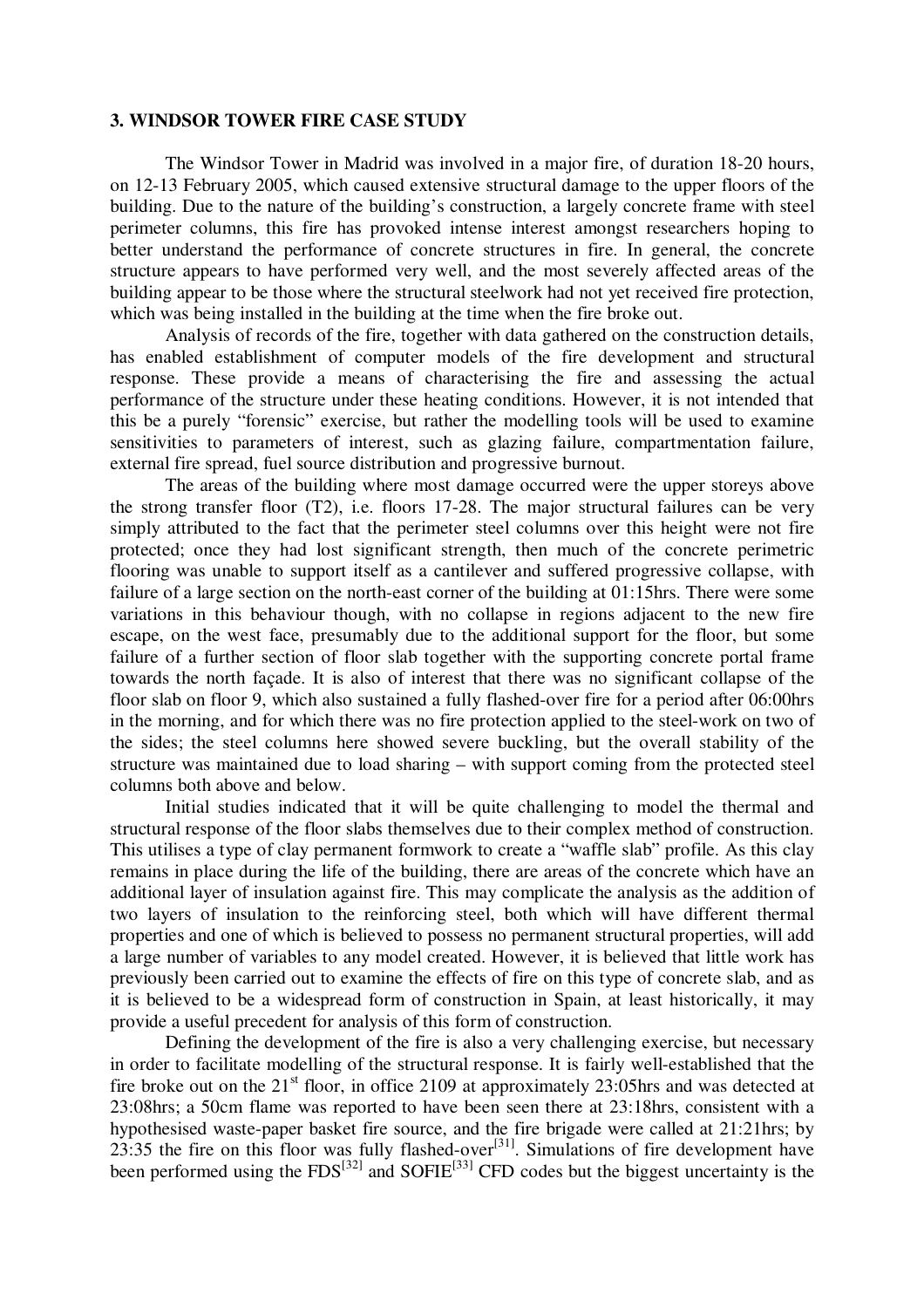time of glazing failure, which has a dominant influence on the fire development. The strategy adopted to overcome this is to run a number of different simulations, each with different glazing failure temperatures, in order to bound the possible behaviours. An initial finding is that if there is no glazing failure at all within the growth period of the fire then the model predicts a decay and eventual extinction; it order to generate a realistic representation of the real fire, a major glazing failure is required in the first 10 minutes or so.

Having established itself on one floor, there is a great interest in the mechanism of fire spread to other parts of the building. Significant effort has gone into defining the rate of floorto-floor fire spread, in order to determine the thermal exposure boundary conditions on the rest of the structure, at least in approximate terms. Initial reports indicated that the rate of upward fire spread had been "very rapid", with some suggestion, mainly via news reports and anecdotal evidence, that the fire had reached the top of the building by 00:00hrs. However, more careful investigation indicates that this is probably a significant overestimate. An number of subsequent studies have now reported more precise estimates floor-to-floor fire spread rates, varying from an average of  $6.5$  minutes per floor (INTEMAC report<sup>[34]</sup>) to 15 minutes per floor (Japanese study $^{[35]}$ ). The latter report provides a detailed time breakdown of the estimated burning histories on each floor; it suggests that the initial upward spread to the  $22^{\text{nd}}$  floor took 40 minutes, progress to the  $23^{\text{rd}}$  &  $24^{\text{th}}$  floors took a further 70 minutes and that the fire reached the top of the building  $(28<sup>th</sup>$  floor) after a further 30 minutes. A timestamped photograph of the east face, where the room of fire origin - office 2109 - was located, taken at 00:50hrs, is consistent with this, showing obvious external flaming on only 3 or 4 floors, though at this stage there has apparently not been any significant break-out of the fire through the façade on the south face. This suggests that the progress rate upwards from one floor to the next was not indeed that rapid up until this point. Downward spread commenced with involvement of floor 20 at 01:00 hrs and then a very steady progression of about 20 minutes per floor, down to floor 12 at 05:40hrs, interrupted only by a long delay of 80 minutes in passing the transfer floor T2. It is interesting to note that on average this downward spread rate actually exceeds that for progress up the building, indicating that a different mechanism was involved (most likely involving inflamed molten solids or liquids physically transferring the fire as they flowed through openings between the floors).

Further to these studies, the report of the National Scientific Police has also provided another estimate of the rate of upward spread which averages approximately 10 minutes per floor<sup>[31]</sup>. In trying to reconcile this figure with the others quoted it should be noted that there are a number of uncertainties in defining the fire location. Most of the photographic evidence only illustrates what conditions had evolved on the perimeter of the building; had there been internal openings in the floor slabs deeper into the building, e.g. for service ducts, it is possible that the fire may have been spreading more rapidly internally than was apparent from the external footage. It is certainly very clear from the video and photographic evidence that the fire was unevenly distributed around the perimeter of the building, i.e. it does not breakout of the façade on all sides of each floor simultaneously. Initial upward spread seems to have been fastest on the east face, above the room where the fire initial broke out, suggesting that floor-to-floor spread was predominantly occurring in the region of the façade, rather than internally. Together with the possibility of significant fire spread away from the façades this non-uniformity might be part of the reason for the remaining discrepancy in the estimates of the rate of upward spread; another aspect could be terminological differences in defining when a floor is "on fire" (which might vary from having sustained a small localised ignition, to full flashover engulfing the whole floor). Further work is underway to try to establish more clearly the precise course of the fire development throughout the structure.

In conjunction with this, modelling studies have been undertaken in order to examine various hypotheses about the mechanism of floor-to-floor fire spread. Field modelling using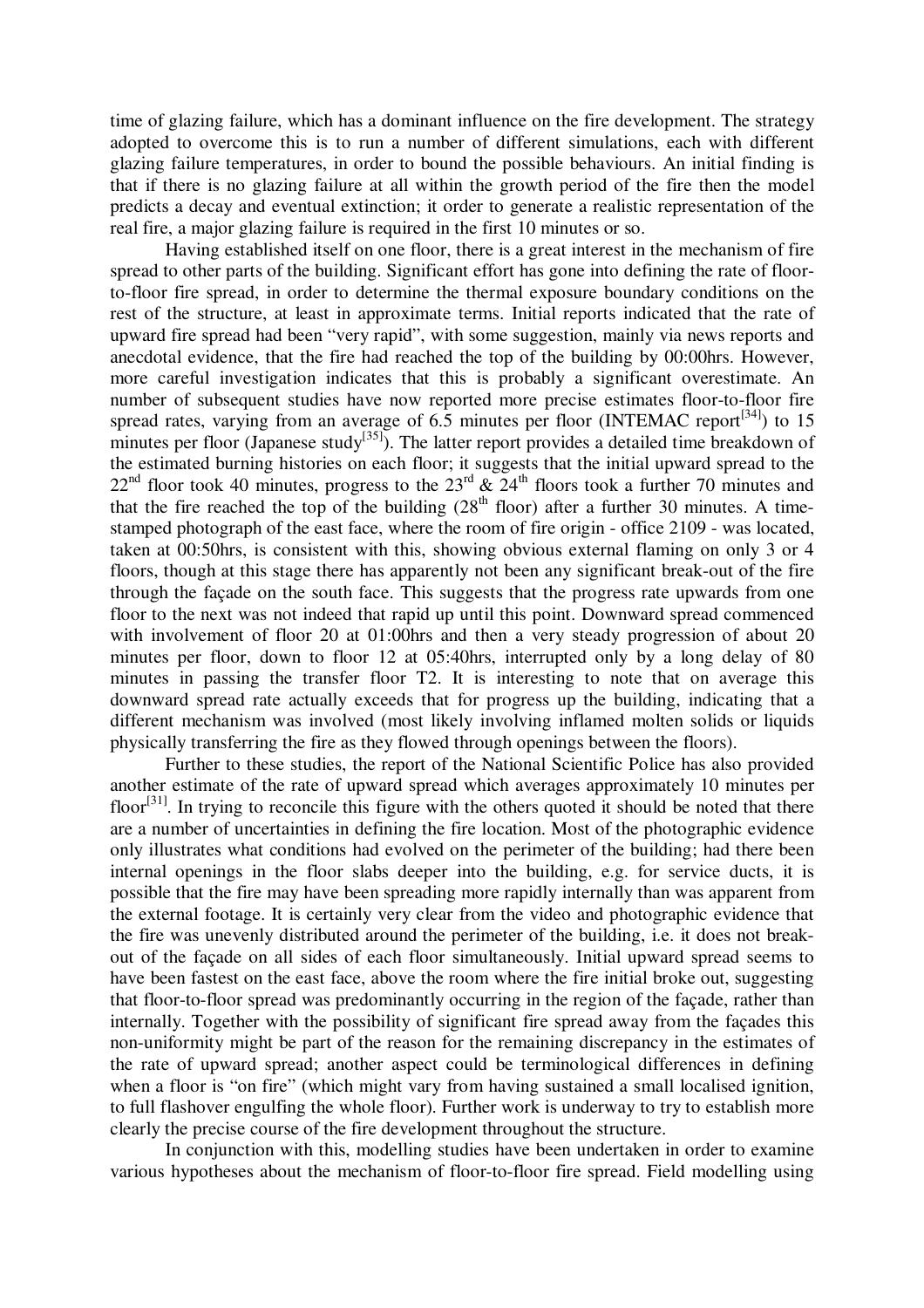$FDS^{[32]}$  and SOFIE<sup>[33]</sup>, together with the Law external flaming model<sup>[36]</sup> as adopted in Eurocode 1 (Annex B)<sup>[37]</sup>, suggested that flame temperatures near the glass on the floor above the fire might have been of the order of 850°C. Analyses using the computer package BREAK $1^{38}$  reveal that on this basis the time to cracking of a single pane of glass would have been of the order of 250-300 seconds. However, as part of a facelift operation a glazed curtain wall had been added to the building in recent years, so that there was effectively a double skin on the building with a fully glazed external wall and an internal façade consisting of alternating Aluminium (lower) and glass (upper) panels on each floor. Hence, it is insufficient to predict time to failure of the glass, and it is also necessary to estimate time for the glass to fall out, thereby exposing the internal glass to more intense heating and causing it to fail too. Weather reports for the dates of the fire were analysed and it was found that the wind was very light at the time, with hourly averages in the range 0 to 7 km/h during the first 7 hours (averaging 2.7 km/h, and direction varying from N to W, averaging NW); photographic evidence is also in accordance with the fact that the wind was light and had a direction with a westerly component at the height of the building. The low velocities mean that once the external glazing had cracked, with the internal partition still intact, then relatively small pressure differences might be expected between its surfaces. This would be consistent with an average time to failure, i.e. glazing dropping out, being at least a factor of two longer than the time to cracking, since there would be relatively small unbalanced forces on the cracked glass.

A useful overview of the mechanisms of fire spread in multi-story buildings with glazed curtain wall façades is provided by Morris & Jackman<sup>[39]</sup>. For example, this mentions that the observed vertical spread mechanism for the fire in the 62-storey First Interstate Bank fire, Los Angeles, California, in 1988<sup>[40]</sup>, was via flames "breaking out of the external skin followed by break-in on the floor above, supplemented by failure of the fire-stopping between the floor slab and the curtain wall system over a gap of approx. 100mm". Two other cases are identified in which multi-floor fires developed: the office block fires in a 38-storey tower in Philadelphia, Pennsylvania<sup>[41]</sup> and a 12-storey building in Basingstoke, UK<sup>[42]</sup> (both 1991). There is some evidence that the equivalent fire stopping in the Windsor Tower was not fully installed at the time of the fire (it is believed to have been missing in many places) and this may have provided a path for spread. Another alternative to the above described external spread scenario might be that fire broke into the cavity within the curtain walling and propagated directly to the floor above via this internal space followed by failure of the original inner skin glazing and entry of the fire into the next compartment. On the other hand, if the glazing of the inner skin extends only over the upper half of the floor height then the internal pane might actually have been more robust to cracking than the larger external panes in the curtain wall. To what extent the internal cavity could have generated a "chimney effect" remains uncertain, as it is not clear how hot gases might have escaped from the top. However, considering the lack of any evidence to the contrary, the presumption must be that this space does not provide a well-ventilated high temperature combustion region until such as time as the façade opens up properly via failure of the external glazing; at this point, the situation is similar again to a purely external spread route and there seems to be no reason to assume that spread via this mechanism would be particularly rapid. Hence it is debatable whether a route via an internal cavity in the curtain wall would in practice speed up the rate of spread in the current case, and indeed evidence from the fire reported above suggests that spread rates were not particularly rapid even when this mechanism was of relevance.

Morris & Jackman draw attention to the fact that there some inherent structural weaknesses in glazed curtain walling systems, which have a tendency to allow fire to spread from storey to storey by a variety of mechanisms<sup>[39]</sup>. This view is supported by observations from measured failure times in special fire tests on multi-storey buildings, which included glazed curtain walling. Failure times of between 5 and 13 minutes were reported for the tests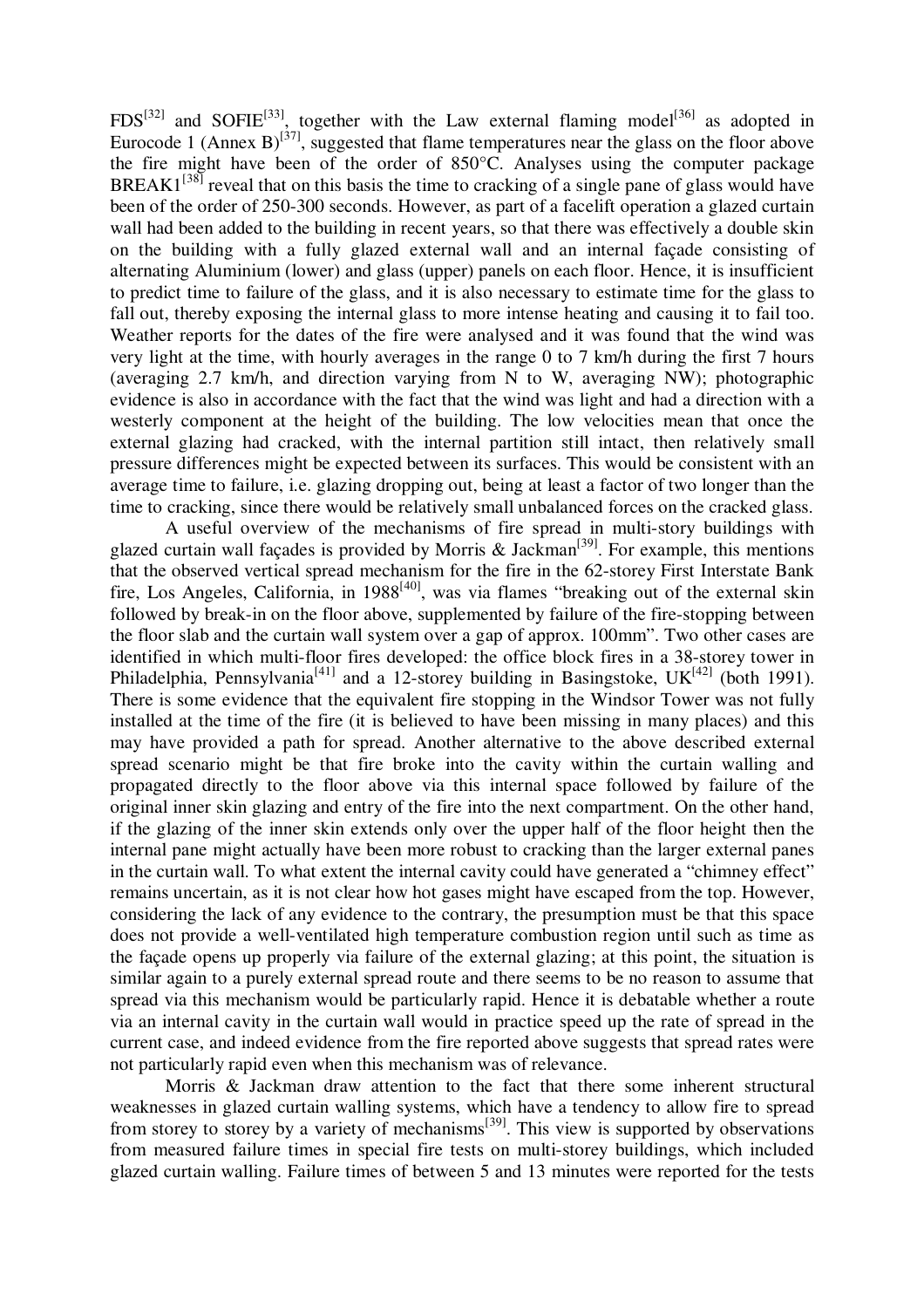with glazed façades, with a big influence of the fire load. With fire resisting panels instead of glass these times were more than doubled; however, the comparison is not strictly correct for the current case because standard glazing was not tested. Though there is no reason to suspect that fires are any more likely to develop in buildings with glazed façades the tendency for substantially greater consequential losses per fire is a concern to insurers; this fact is clearly exacerbated when such fires lead to structural failures of major parts of a building, as occurred in the Windsor Tower, with the costs of repair greatly increased. It is hoped that by better understanding these types of fires, and the behaviour of concrete structures, these types of losses could be minimised in the future.

# **4. CONCLUSIONS**

In general the behaviour of concrete in fire is not very well characterised at present, and further research is required in almost every aspect of this field. Specifically the mechanism and causes of spalling, currently one of the greatest concerns for those interested in concrete building safety in fire and high temperatures, are not adequately understood. There is a need for more systematic studies which examine the effects of varying heating conditions, both on spalling behaviour and more generally.

The majority of past research work on the response of concrete to fire (or, more frequently, high temperatures) has looked at the effects of fire upon individual structural members, and most commonly when subjected to heating from standard fire tests. There is a great need for development of models which consider the effects of fire on the whole structure under more realistic heating regimes. There is also a fundamental requirement for further large-scale testing of concrete structures, to observe the behaviour of complete concrete structures in real fires and also for validation of advanced computer modelling tools.

The University of Edinburgh are working towards filling some of the knowledge gaps by the detailed examination of the effects of fire upon the Windsor Tower, gathering data and applying modelling tools to bound and characterise the behaviour. Initial results suggest that the observed response was well within the bounds expected for a structure of this type; the lack of fire protection of certain parts of the steelwork was a major reason for the partial collapse of the building, including some concrete elements, and whilst the particular nature of the glazed curtain-walling may have permitted upward fire spread, this might not have been any worse than performance of a building lacking an additional façade skin.

# **5. ACKNOWLEDGEMENTS**

The authors gratefully acknowledge the financial support and guidance of The Concrete Centre/British Cement Association and EPSRC, via an industrial CASE award, and generous help from colleagues at GIDAI at the University Cantabria, together with ArupFire.

## **6. REFERENCES**

1 Bazant, Z.P. & Kaplan, M.F. "Concrete at High Temperatures" Longman, 1996. ISBN 0- 5820-8626-4.

2 Carvel, R. "Fire protection in Concrete Tunnels" in The Handbook of Tunnel Fire Safety (Ed. Beard, A. & Carvel, R.), Thomas Telford, London, 2005. ISBN 0-7277-3168-8.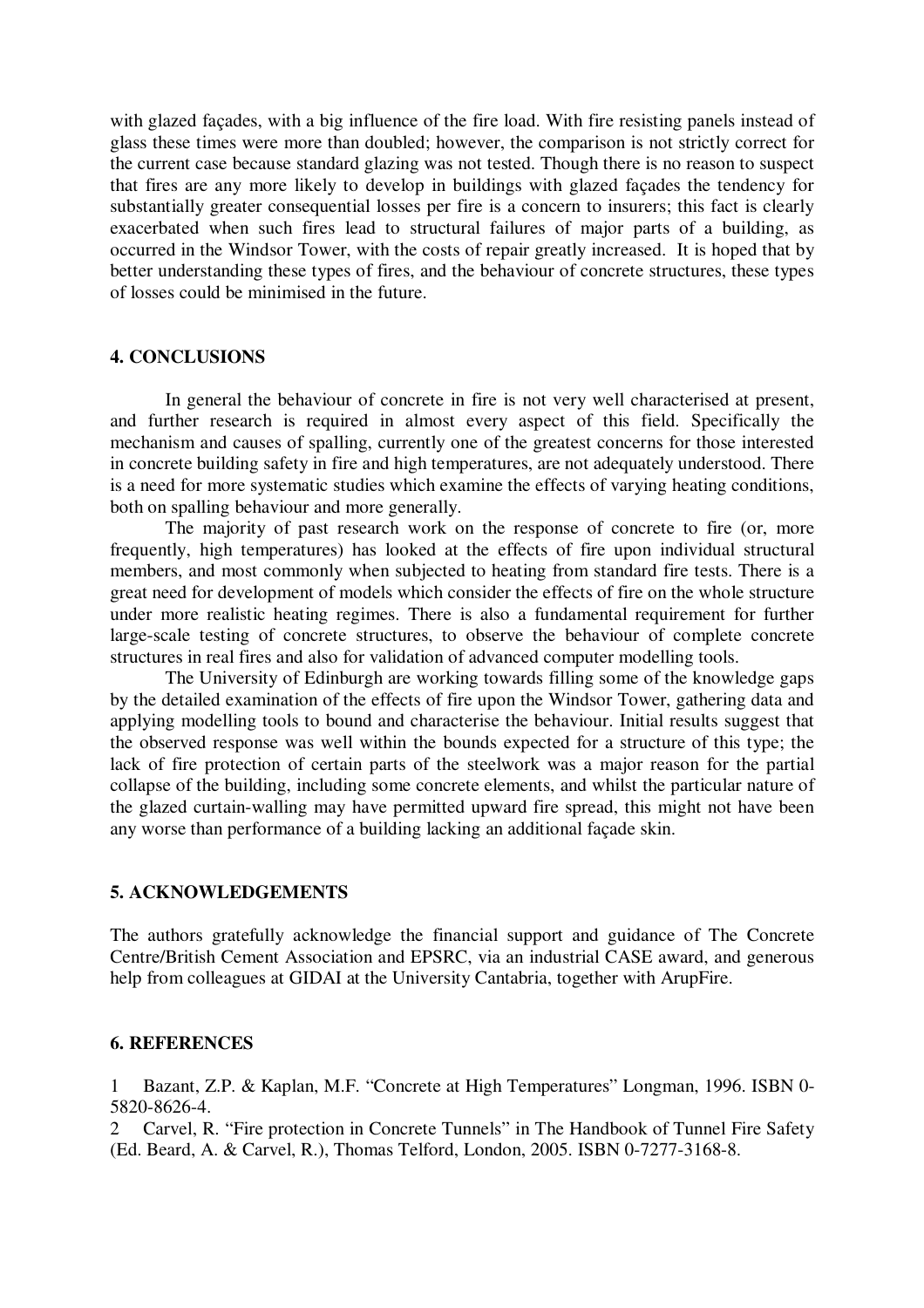3 Tenchev, R. & Purnell, P. "An application of a damage constitutive model to concrete at high temperature and prediction of spalling". Int. J. Solids & Structures, 2005. 42(26): 6550.

4 Canisius, T.D.G., Waleed. N. & Matthews. S.L. "A preliminary study of the Cardington Concrete Building under a compartment fire", Proc. Structural Faults & Repair Conference 2003, July 2003, London.

5 Both, C., van de Haar, P., Tan, G. & Wolsink, G. "Evaluation of passive fire protection measures for concrete tunnel linings". Proc. Int. Conf. on Tunnel Fires and Escape From Tunnels, Lyon, France, 5-7 May 1999. ISBN 1 901808 12 2. 95-104.

6 Schneider, U. & Lebeda, C. (2007) "Baulicher Brandschutz", Bauwerk Verlag, Berlin, Germany, 400 pp.

Hertz, K.D. & Sorensen, L.S. "Test method for spalling of fire exposed concrete". Fire Safety J., 2005. 40(5): 466.

8 Ali, F., et al. "Outcomes of a major research on fire resistance of concrete columns". Fire Safety J., 2004. 39(6): 433.

Han, C.-G., et al. "Performance of spalling resistance of high performance concrete with polypropylene fiber contents and lateral confinement". Cement & Concrete Research, 2005. 35(9): 1747.

10 Steinert, C. "Brandverhalten von Tunnelauskleidungen aus Spritzbeton mit Faserzusatz" (Fire Behaviour in Tunnel Linings made of Shotcrete with added Fibres), MFPA Leipzig, April 1997.

11 Shuttleworth, P. "Fire protection of concrete tunnel linings". Proc. 3rd Int. Conf. on Tunnel Fires and Escape From Tunnels, Washington DC, USA, 9-11 October, 2001. ISBN 1 901808 18. pp. 157-165.

12 Wetzig, V. "Destruction mechanisms in concrete material in case of fire, and protection systems" Proc. 4th Int. Conf. on Safety in Road and Rail Tunnels (SIRRT), Madrid, Spain, 2- 6 April 2001.

13 Georgali, B. & Tsakiridis, P.E. "Microstructure of fire-damaged concrete. A case study". Cement & Concrete Composites, 2005, 27, 255-259.

14 Bisby, L.A., Green, M.F., & Kodur, V.K.R. "Modeling the behavior of fiber reinforced polymer-confined concrete columns exposed to fire". J. Composites for Construction, 2005, 9(1): 15-24.

15 Chung, J.H. & Consolazio, G.R. "Numerical modeling of transport phenomena in reinforced concrete exposed to elevated temperatures". Cement & Concrete Research, 2005. 35(3): 597.

16 Abbasi, A. & Hogg, P.J. "Fire testing of concrete beams with fibre reinforced plastic rebar". Composites Part A: Applied Science & Manufacturing. In Press, Corrected Proof.

17 Williams, B., et al., "Fire insulation schemes for FRP-strengthened concrete slabs". Composites Part A: Applied Science & Manufacturing, 2005. In Press, Corrected Proof.

18 Abbasi, A. & Hogg, P.J. "A model for predicting the properties of the constituents of a glass fibre rebar reinforced concrete beam at elevated temperatures simulating a fire test". Composites Part B: Engineering, 2005. 36(5): 384.

19 Wang, Y.C. & Kodur, V. "Variation of strength and stiffness of fibre reinforced polymer reinforcing bars with temperature". Cement & Concrete Composites, 2005. 27(9-10): 864.

20 Abbasi, A. & Hogg, P.J. "Temperature and environmental effects on glass fibre rebar: modulus, strength and interfacial bond strength with concrete". Composites Part B: Engineering, 2005. 36(5): 394.

21 Alarcon-Ruiz, L., et al. "The use of thermal analysis in assessing the effect of temperature on a cement paste". Cement & Concrete Research, 2005. 35(3): 609.